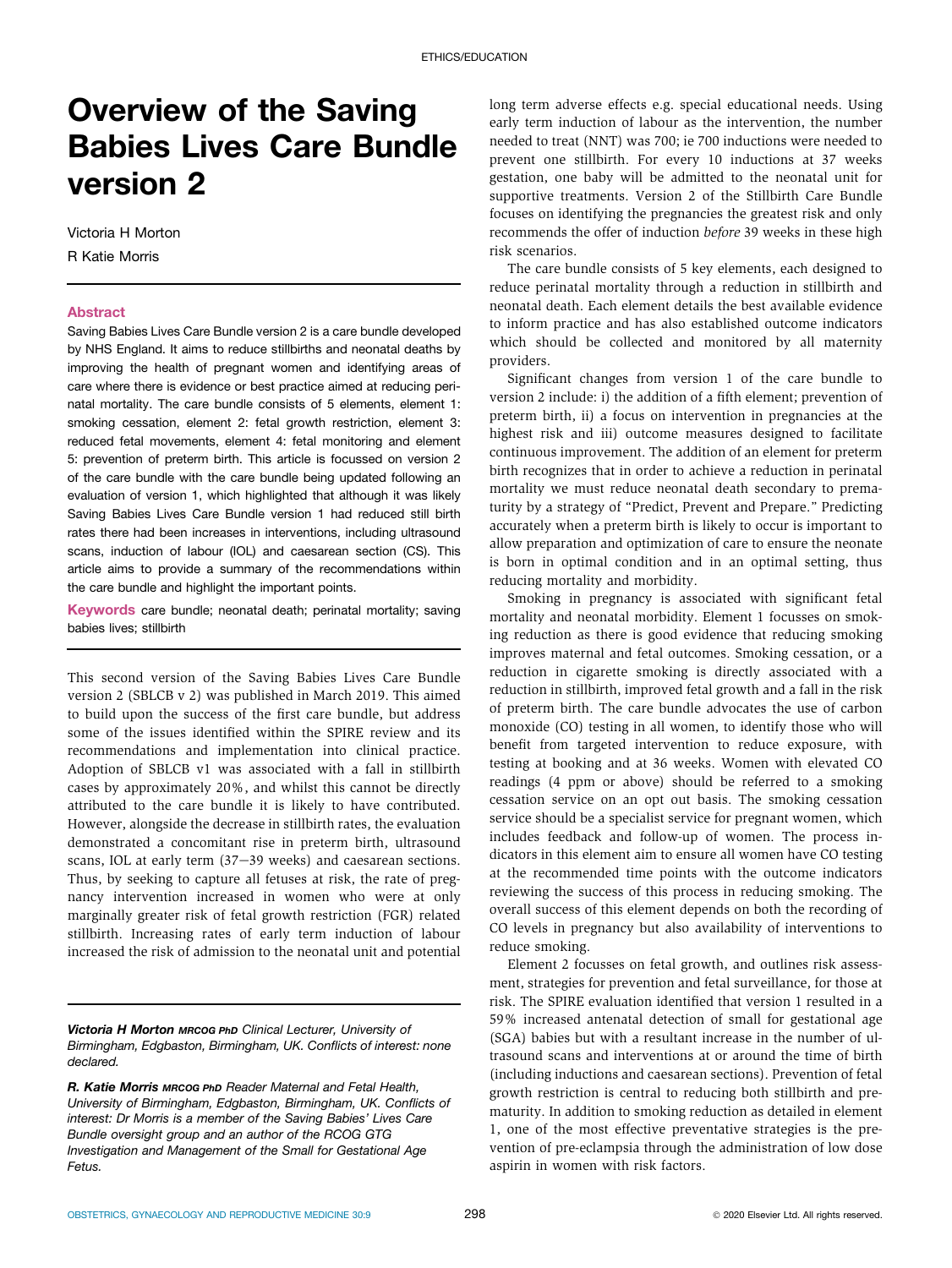Prediction focuses on identifying risk factors for fetal growth disorders and distinguishing between SGA and FGR, and between early and late onset FGR. SGA is defined as weighing  $\langle 10^{th}$  centile but most unborn babies in this group are healthy small babies, where intervention is not indicated. Fetal growth restriction is a pathological state associated with an increased risk of stillbirth. It can occur at centiles above the  $10<sup>th</sup>$ , although the risk of stillbirth is greatest for growth restricted babies which are also SGA. One of the reasons that the NNT is so high in the prevention of stillbirth is that we are very bad at distinguishing between healthy small babies, and those which are truly growth restricted. Pregnancies deemed at low risk of fetal growth disorders have serial symphysio-fundal height (SFH) measurements, and those at moderate or high risk are offered serial ultrasound scans. For those in the moderate risk group the key concern is of late onset FGR and scans start at 32 weeks of gestation. Within the high risk group there is a need to scan earlier, from 28 weeks gestation. However, if uterine artery Doppler measurements taken at the time of the mid-trimester ultrasound scan are normal, then serial scanning can be deferred again until 32 weeks. The outcomes for this element involve auditing the process of risk assessment and by measuring the proportion of babies detected before birth who have a birthweight  $\langle 3^{rd}$  centile at  $>37+6$  weeks gestation. RCOG guidance provides recommendations for the monitoring of SGA and FGR fetuses, with the care bundle highlighting that delivery should not occur prior to 39 weeks unless there is evidence of FGR (as opposed to just SGA).

Element 3 provides guidance regarding reduced fetal movements (RFM) and gives guidance on raising awareness among pregnant women and ensuring providers have protocols in place for women presenting with RFM. RFM have been retrospectively associated with stillbirths, yet it is difficult to determine which women who present with RFM are at increased risk. The first part of this element is to ensure all women receive information regarding monitoring fetal movements and get given an information leaflet describing normal fetal movements. Each unit must have a pathway developed for managing RFM. The AFFIRM study evaluated fetal ultrasound assessment of growth, liquor volume and umbilical artery Doppler in women who presented with RFM after 26 weeks' gestation, combined with IOL for recurrent episodes of RFM after 37 weeks' gestation. This did not significantly reduce stillbirths and was associated with an increase in IOL and caesarean section. Although no difference in stillbirth was detected this care pathway reduced the number of SGA fetuses born at or after 40 weeks' gestation.

The RFM element advocates the use of the computerized CTG to remove human error in interpretation. There is currently limited evidence to assess the role of ultrasound in RFM however it is recommended by SBLCBv2. IOL should be offered to women with recurrent RFM after  $38+6$  weeks gestation, and women presenting for the first time after  $38+6$  should be assessed for other risk factors and IOL discussed. The process indicators for this element include audit of the number of women who receive information on RFM by 28 weeks, and the number of women with RFM who are appropriately monitored with a computerized CTG. The RFM outcome measure includes the number of women who experience stillbirth where RFM were thought to complicate the pregnancy, and the number of women induced with RFM where this was the only indication.

Element 4 provides guidelines and standards for effective fetal monitoring in labour with the aim of reducing avoidable fetal morbidity and intrapartum stillbirth. It responds to data from the RCOG's Each Baby Counts report and subsequent recommendations that recognize that for fetal monitoring to be effective women need to be appropriately risk assessed at the start of and during labour, and that whatever monitoring is employed [intermittent auscultation (IA) or continuous electronic (CEFM)] this needs to be effective, interpreted correctly and appropriate action taken when there are concerns. This element contains guidance for a programme of training around risk assessment and interpretation of monitoring, and a need for an assessment of competence. It highlights the need for a fresh eyes (CEFM) and fresh ears (IA) approach. The process measures for this element are monitoring of staff training and the outcome measures review failures in CTG monitoring in the intrapartum setting.

Element 5 is the new element within SBLCBv2 and was developed primarily to facilitate a reduction in preterm birth. As this element developed it was expanded to include recommendations on prediction, prevention and preparation for preterm birth aiming to not only reduce preterm birth but to ensure when preterm birth occurs there is appropriate antenatal optimization to improve neonatal outcomes. All women should be risk assessed at booking to identify factors which might increase the chances of early delivery. Women should be stratified into low, intermediate and high risk of preterm birth. Women with intermediate- and high-risk factors are directed to prediction pathways employing trans vaginal cervical length scanning and interventions such as smoking cessation, use of progestogens and cervical cerclage. In addition, when preterm birth seems very likely, the situation should be optimized for the newborn by the administration of steroids and magnesium sulphate (for neuroprotection) and by ensuring the place of birth is appropriate for the level of neonatal care required.

The process outcomes for element 5 include the percentage of women receiving appropriately timed steroids and magnesium sulphate, and the percentage of women birthing in the correct level unit. The outcome indicators include the rate of second trimester miscarriage and preterm birth.

In summary, SBLCBv2 employs comprehensive strategies to reduce perinatal mortality and addresses the issues raised in the evaluation of the first version. It includes a greater emphasis on continuous improvement and also references other important initiatives such as continuity of carer models, healthy pregnancy messages and personalized care with choice.

## FURTHER READING

MacKay DF, Smith GCS, Dobbie R, Pell JP. Gestational age at delivery and special educational need: retrospective cohort study of 407,503 schoolchildren. *PLoS Med* 2010; 7: e1000289. [https://doi.](https://doi.org/10.1371/journal.pmed.1000289) [org/10.1371/journal.pmed.1000289](https://doi.org/10.1371/journal.pmed.1000289). Available from: (accessed 25 January 2019).